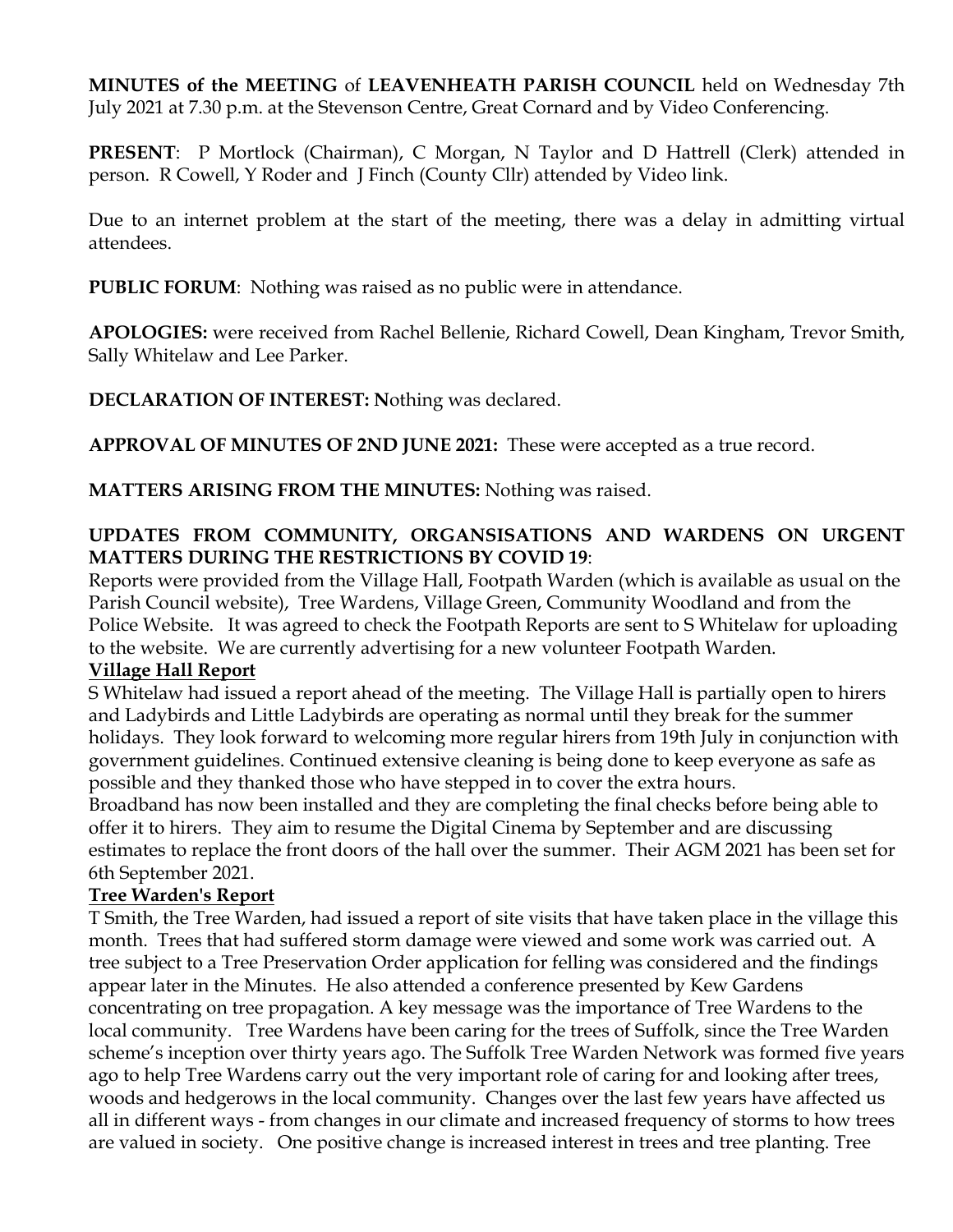Nurseries are an excellent way to help and assist this project, and he still has about thirty trees available. If you require any, please contact Trevor Smith on 01206 262760.

# **Police Report**

The following crimes were reported in Leavenheath in May 2021

1 x Violence and Sexual Offence near the Village Hall

1 x Violence and Sexual Offence in Kingsland Lane

1 x Anti Social Behaviour in Kingsland Lane

## **Village Green Report**

There was nothing to report.

**BABERGH DISTRICT COUNCIL REPORT:** District Cllr L Parker had sent his apologies and reported that both Assington and Newton are progressing to referendum (around September) on their Neighbourhood Plans. Although not formally adopted they now carry significant weight towards planning decisions. L Parker has been investigating contentious plans via the District Council Enforcement Team. One involves commercial vehicles parked in a driveway and the other is the impact on neighbouring residences of the Lion development. Hearing sessions of the District Council's Joint Local Plan are set to continue in September to ensure the process is properly inclusive. Finally he confirmed applications are now open for Babergh and Mid Suffolk District Councils' Locality Awards funding - enabling communities to improve facilities, learn new skills and work towards becoming environmentally sustainable.

**SUFFOLK COUNTY COUNCIL REPORT:** County Cllr J Finch had circulated a report ahead of the meeting that 433 new Covid-19 cases in Suffolk in the 7 days up to 29th June which has trebled in the last 3 weeks. He urged all those who travel locally and mix with other people to get regular Rapid Flow Tests. There will be an independent review into Special Educational Needs and Disability Provision and the recommendations shared on the County Council website. Three new vehicles with latest technology have joined the Suffolk Fire & Rescue Fleet. Virtual Fostering and Adoption Sessions continue.

**NEIGHBOURHOOD PLANNING UPDATE:** D Kingham had reported ahead of the meeting that the Neighbourhood Planning Group have continued to meet and are finalising the draft plan. They are still discussing local green spaces and non-designated heritage assets. They will shortly be holding an event at the Village Hall, date to be confirmed, for parishioners to see the draft plan.

**CORRESPONDENCE:** On-going correspondence was noted by the meeting.

**URGENT HIGHWAYS SAFETY MATTERS**: On-line complaints were noted about the state of pot hole repair on Plough Lane. This was to be investigated. The On-line Reporting Tool was discussed and it was agreed to forward a link to N Taylor - **Action Clerk**. It was also agreed to put a notice in LSPN giving a guide to making these on-line reports of Highways issues around the Village - **Action Clerk**.

**FINANCE:** The Bank Balances as at 1st July 2021 are £43726.64 in the Community Account and £15508.89 in the Rate Reward Account making a total of £59235.53. The following pre-agreed payments were made: - **Cheque No. Amount Payee Details**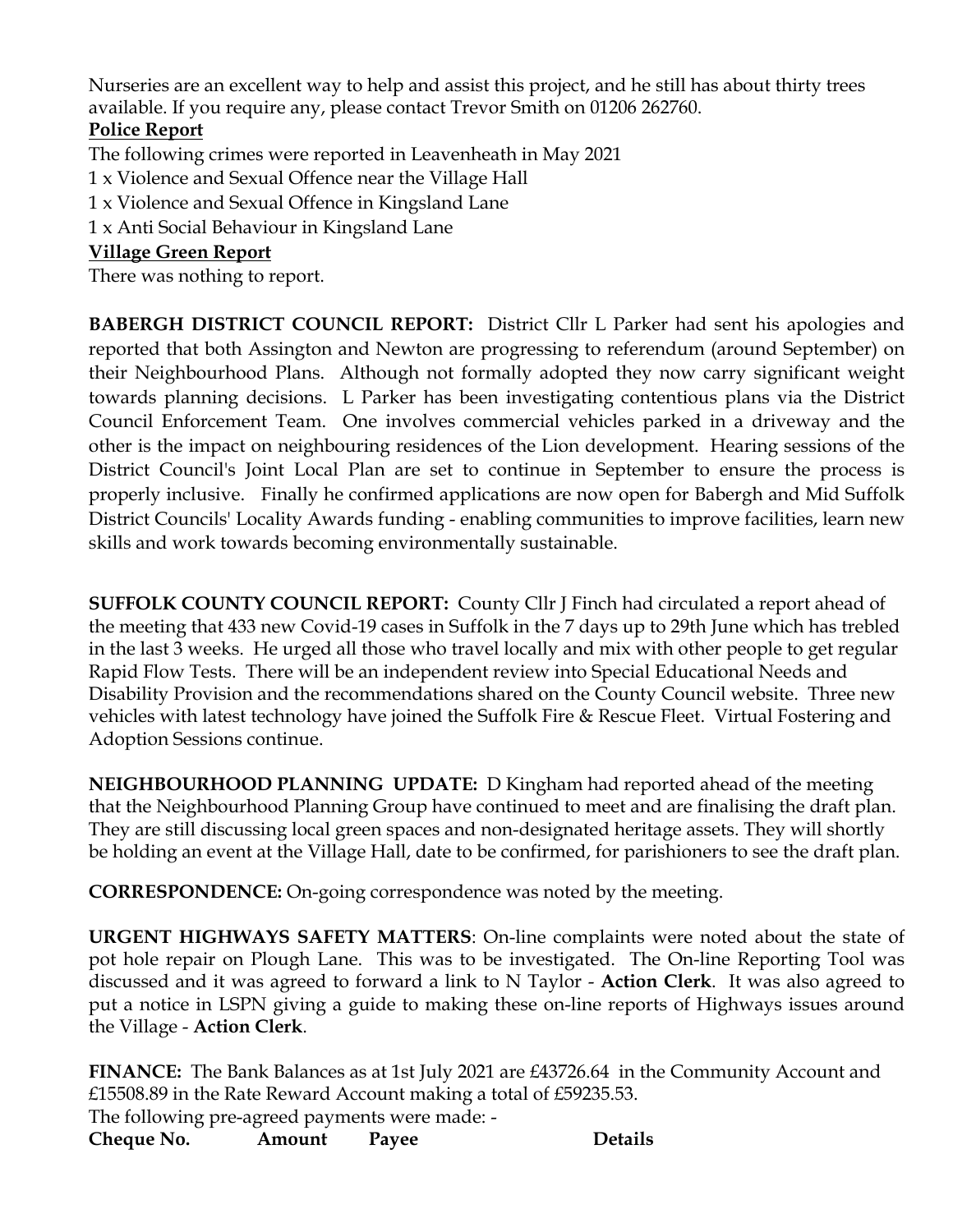### **As at 1st July**

| Funds Transfer | 730.24 | Clerk/HMRC/SCC     | Staffing costs      |
|----------------|--------|--------------------|---------------------|
| Funds Transfer | 277.20 | Tree & Lawn Co Ltd | V Green maintenance |

The Clerk had circulated the CIL returns to members as agreed for information on the year of receipt of various funds. R Bellenie had reported in advance of the meeting that she attended the CIL meeting, which she found useful and she has information to share with Council. She plans to set up a call with the team at Babergh to run through some of the contents and run our ideas by them. She also wants to confirm with them that if we can show we are saving the CIL monies for a particular project such as the playground or gathering evidence (NP Group) for what is required/wanted within the village, whether we need to need to pay the monies back to them if not spent. She will put together a short CIL presentation on all her findings. They also have some "projects" coming out of the draft NP that may give some ideas for future use of the CIL funds, that we could consider.

**MAINTENANCE OF VILLAGE ASSETS:** T Smith reported that a number of tasks have been undertaken during the month and the details are set out below:-

The Notice Board on the High Road has been sanded down and varnished and he will be applying a coating of Weathershield paint next week.

The Hidden bench needs taking apart and re-building, when dry enough

The Leavenheath Village Sign (Re-varnish required)

The Notice Board on the Village Green has been fully rebuilt.

The Sylvia Attwood Bench on the Village Green has been jet washed and now requires a coating of oil to protect from fungus and mould spots when fully dried out.

Members took the opportunity to note their thanks to T Smith for all his hard work.

**REPORTS AND QUESTIONS FROM CHAIRMAN AND MEMBERS :** T Smith reported that unfortunately we still only have four people signed up as volunteers for Community Speed Watch, however before training can commence we need a team of six, therefore if anyone could assist or knows someone who may be interested please contact Trevor Smith on 01206 262760 or email **smith.2.trevor@gmail.com** for further details. An online training video will soon be available and this will then be accompanied by a visit to new team on their first deployment to guide them through the practical stages and get them up and running. Regarding the ongoing flooding issues in Honey Tye, further site meetings have taken place, along with a set of reports and issues sent to Jason Skilton the Flood and Water Engineer and Benjamin Locksmith the Flood and Water Technician at Suffolk County Council. A meeting of all interested parties is currently being arranged. C Morgan noted the books and magazines in the Bus Shelter are damp and in a poor state. It was agreed for her to clear on behalf of the Parish Council - **Action C Morgan**. N Taylor reported residents concerns of cars parked on the junction at Sweet Briar Close causing obstruction including to an ambulance and against the highway code. He has worded a polite notice to be put on cars to ask those concerned to be neighbourly ahead of any enforcement action that may be required. It was resolved that these notices can be used on this occasion - **Action N Taylor**. R Cowell has received limited responses to the Travel Isolation enquiry in LSPN. He encouraged others to share their views.

The meeting closed at **8.41 p.m**.